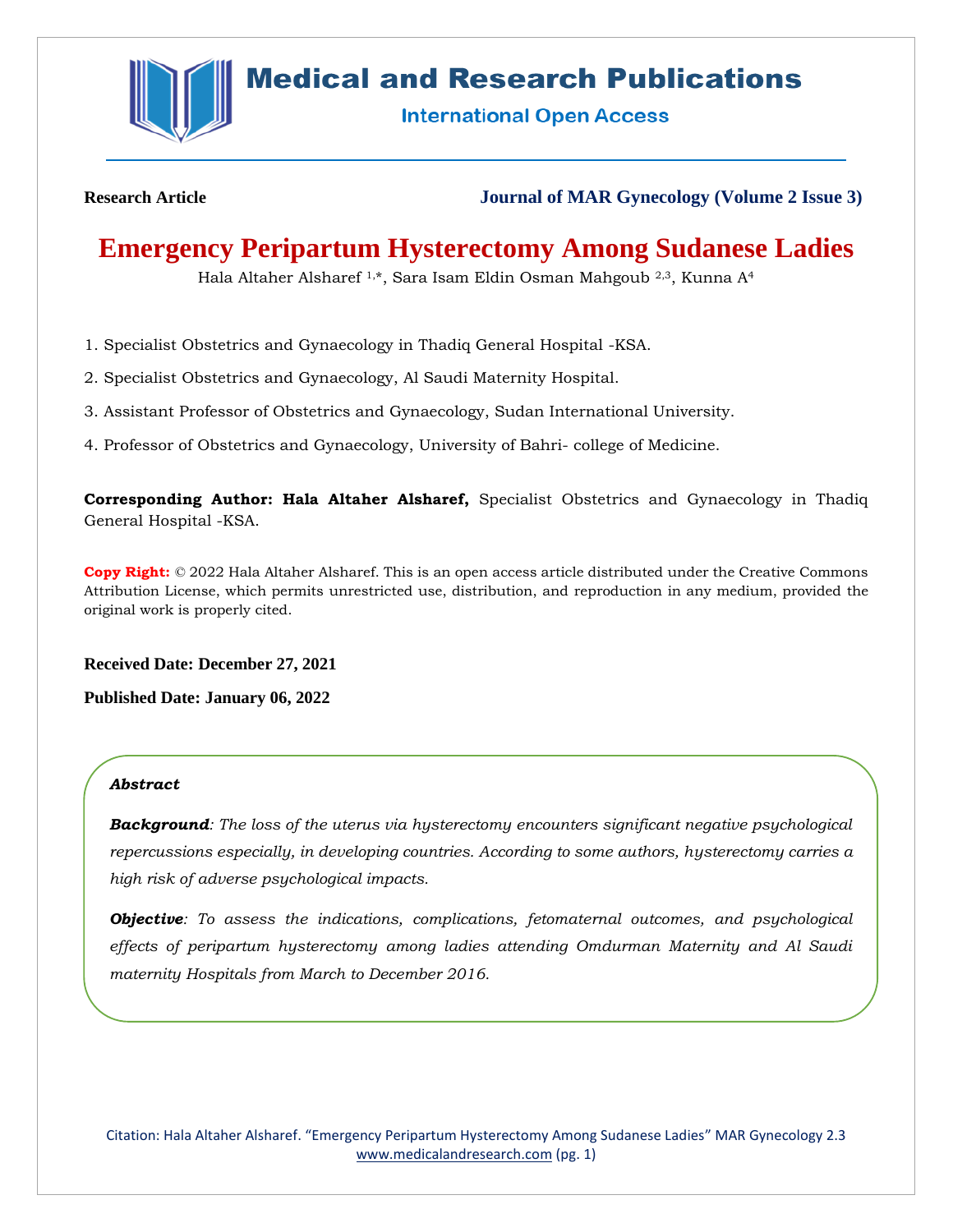*Methods: Prospective descriptive cross-sectional hospital-based study included a sample of 50 cases who underwent a peripartum hysterectomy. A detailed and structured questionnaire was filled out by direct interview with the ladies. All alive participants completed Davidson Trauma Scales (DSM-IV), Hospital Anxiety –depression scale (HADS), and Traumatic grief inventory (TGI).*

*Results: Indications for hysterectomy were uterine atony 14 (28%), followed by rupture uterus 10(20%), morbidly adherent placenta 9 (18%), placenta previa 8(16%), abruptio placentae 5(10%), haemorrhage 3(6%), and infected uterus 1(2%). The reported intraoperative complications were haemorrhage 36(72%), DIC 2(4%), bladder injury 1(2%), bowel injury 1(2%), and cardiac arrest 1(2%). Reported postoperative complications among the studied ladies were repeated laparotomy 8(16%), ladies required mechanical ventilator 3(6%), paralytic ileus 2(4%), wound infection 2(4%), fever 1(2%), and acute renal failure 1(2%). Alive and well babies were 24(48%), dead babies were 20(40%), and four of the mothers died. Severe Post-traumatic stress disorder, depression, and anxiety were observed in 3(5.6%), 5(10.9%), and 3(5.6%) ladies respectively. Grief was noted in 5(10.9%) of the studied ladies.*

*Conclusion: This study concluded that the most common indication of peripartum hysterectomy was uterine atony followed by rupture uterus. There were psychological problems (PTSD, anxiety, grief, and depression) among the studied ladies after peripartum hysterectomy, so a thorough psychological examination after hysterectomy should be done.*

### **Abbreviations and Symbols**

- DIC Disseminated Intravascular Coagulopathy
- DSM-IV Davidson Trauma Scale
- EPH Emergency peripartum hysterectomy
- HADS Hospital Anxiety –depression scale
- NICU Nursery intensive care unit
- OMH Omdurman Maternity Hospital
- PTSD Post-traumatic stress disorder

Citation: Hala Altaher Alsharef. "Emergency Peripartum Hysterectomy Among Sudanese Ladies." MAR Gynecology 2.3 [www.medicalandresearch.com](http://www.medicalandresearch.com/) (pg. 2)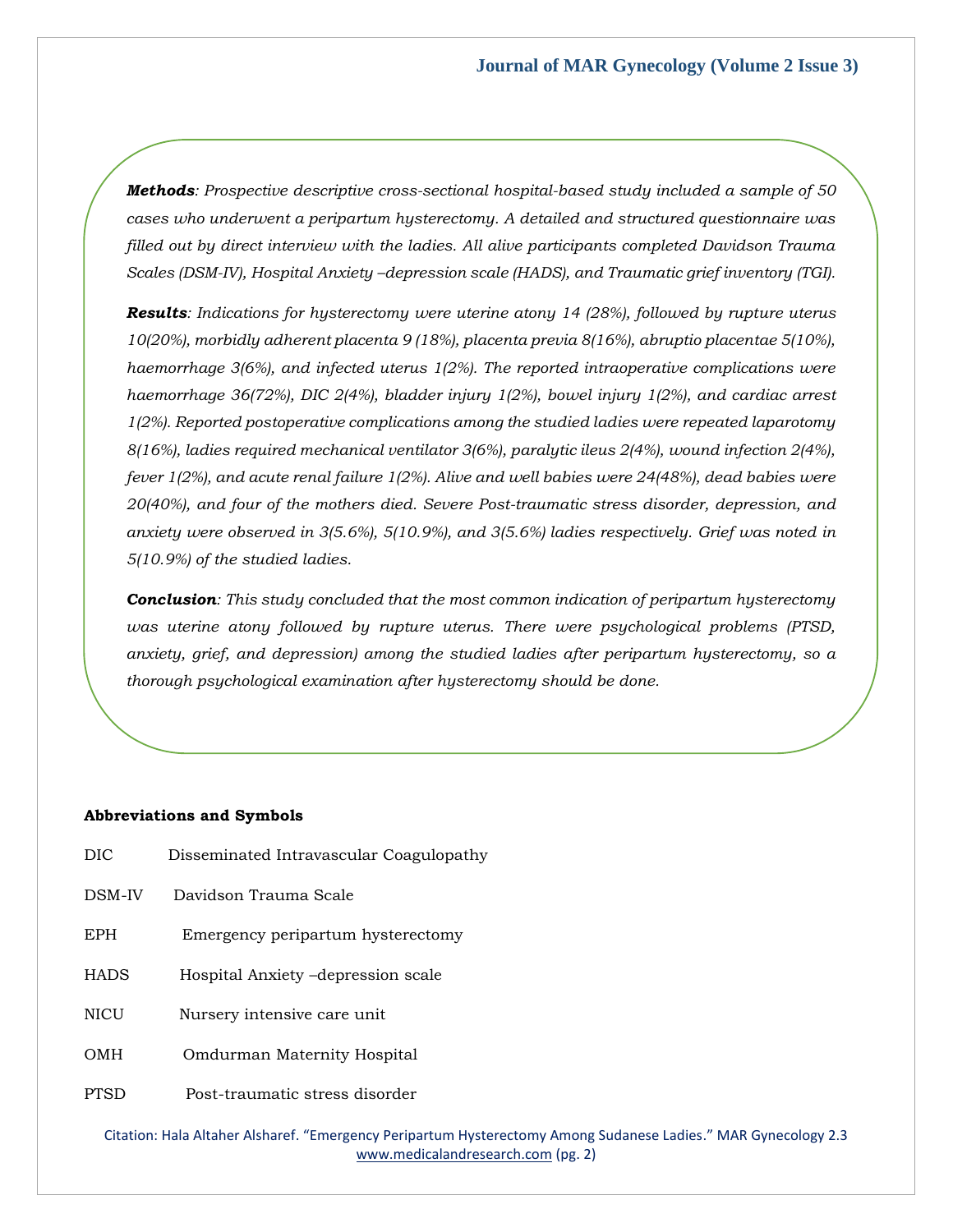SMH Al Saudi maternity hospital

TGI Traumatic grief inventory

# **Introduction**

Peripartum or obstetric hysterectomy refers to the surgical removal of the uterus with or without the cervix during a caesarean section or shortly after vaginal delivery. It is a challenging but lifesaving obstetric procedure. (1,7)

It has been described as one of the hazardous and lifesaving operations in obstetrics. Furthermore, it is associated with significant morbidity and maternal mortality. (2,3)

Emergency peripartum hysterectomy is the last resort in the case of failure to respond to conservative interventions and was associated with significant morbidity. (4)

Globally, peripartum hysterectomy rates are varying. There is less than one case in 1,000 deliveries in high-income countries that required EPH, while the incidence of peripartum hysterectomy in Nigeria and Tanzania is (2.6- 4) and 3.5 per 1000 deliveries, respectively. (4,5,7)

In the previous study, the most frequent complication of peripartum hysterectomy was severe anaemia, wound sepsis, febrile morbidity, acute renal failure, and disseminated intravascular coagulopathy. (4)

### **Psychological effects of peripartum hysterectomy**

There was little research on the psychological impact after peripartum hysterectomy. Traumatic birth leads to negative consequences such as psychological distress or depression, as the mother perceives that both she and the infant have been in danger. (8)

A peripartum hysterectomy negatively affected the patient's mental health. The complications resulting from organ loss include loss of menstruation and fertility, which can be a major reason for post-partum depression, particularly among communities of the multiplying mother. (8)

Sudan had a high maternal mortality rate, in 2017 estimated at 295 per 100000 deliveries. (9) There has been no study on a peripartum hysterectomy in Sudan, even though EPH is a nightmare for obstetricians worldwide. Now it's time to highlight this issue.

### **Materials and Methods**

Citation: Hala Altaher Alsharef. "Emergency Peripartum Hysterectomy Among Sudanese Ladies." MAR Gynecology 2.3 [www.medicalandresearch.com](http://www.medicalandresearch.com/) (pg. 3) The study aims to determine risk factors and indications leading to peripartum hysterectomy and to evaluate its effects on women, according to morbidity, mortality, and psychological effects. This is a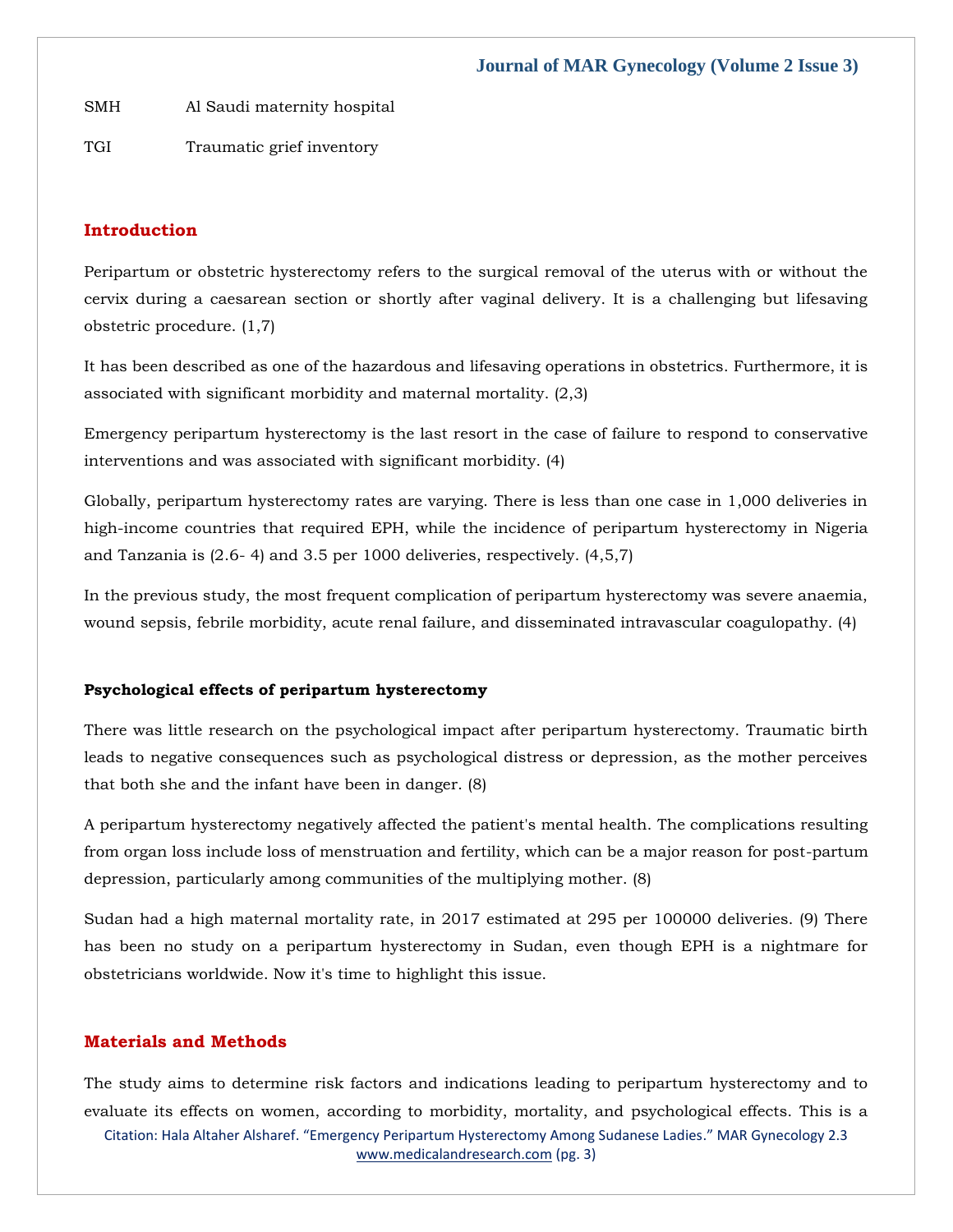prospective descriptive cross-sectional hospital-based study, was conducted from March to December 2016.

It was carried out at the Omdurman Maternity and Al Saudi Maternity Hospitals, Sudan. In the 2008 census, Omdurman city's population was 2395000. Omdurman Maternity Hospital is Sudan's largest tertiary maternity hospital. It was founded in 1957, and births were between 25 000 and 30000 annually. Al Saudi Maternity hospital is the second-largest tertiary Maternity Hospital in Omdurman. It was founded in 1986 with annual births of 13749. Our research involved recruiting patients coming into the emergency room or elective theaters of OMH and SMH hospitals and ended with EPH who were willing to participate. Women with mental disorders were excluded from the study.

### **Data collection and analysis:**

One week following the operation, we interviewed the ladies directly and completed a detailed structured questionnaire. The questionnaire consisted of structured clinical interviews for the Davidson Trauma Scale which was used to assess PTSD, the Hospital Anxiety-Depression scale for anxiety and depression, and, therefore, the Traumatic grief inventory for grief. All those scales were used in the early screening of psychological disorders. Additionally, sociodemographic and obstetrical data were gathered (age, education, occupation, residency, parity, booking status, category of caesarean section, intraoperative, postoperative complication, neonatal outcome, and delay of operation).

Using the statistical package for social science (SPSS) software version 17th, the data were analysed, and the results were expressed in charts and tables. Descriptive analysis was used proportions were compared between women's age, parity, neonatal outcome intraoperative and postoperative complication, type of caesarean section, and psychological effects after peripartum hysterectomy. Independent variables included in the analysis of age, education, sociodemographic status, residence, and occupation.

### **Ethical clearance:**

The study was approved by ethical committees of the Sudan medical specialization board and hospitals agreement (OMH and SMH). Informed verbal and written consent to participate in the study was obtained from each lady. Patient care was not impacted by the study. Confidentiality of data from the patients was assured.

Citation: Hala Altaher Alsharef. "Emergency Peripartum Hysterectomy Among Sudanese Ladies." MAR Gynecology 2.3 [www.medicalandresearch.com](http://www.medicalandresearch.com/) (pg. 4)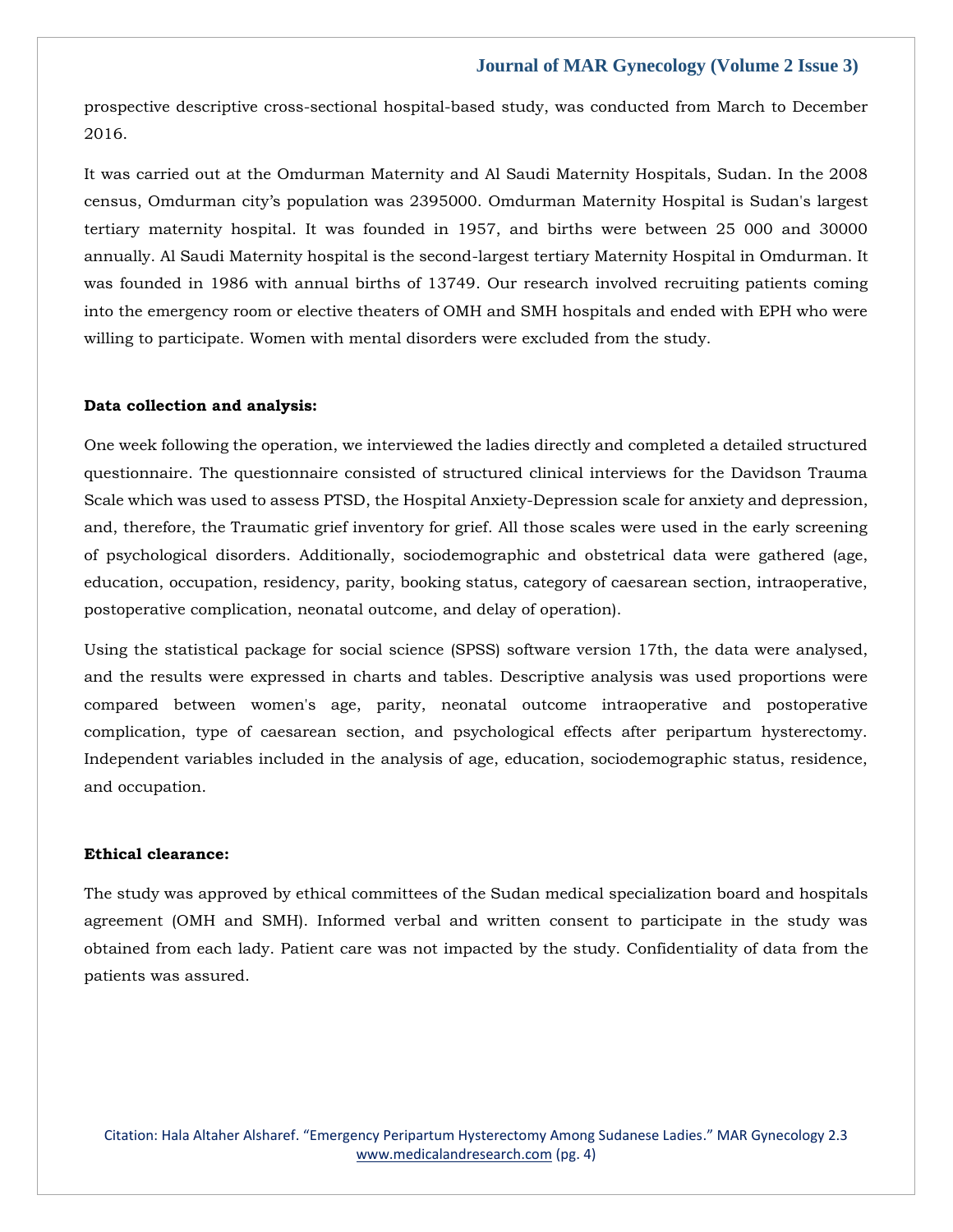### **Results**

During the study period, there were 50 cases of peripartum hysterectomy were enrolled in this study. According to the demographic data of the population under study, the highest proportion of ladies who underwent EPH was in the age group 20-35 years 28(56%), the gestational age was 37-40 weeks 28(56%), Two-thirds of participants, para (2-5) 33 (66%), were reported. The incidence of peripartum hysterectomy in women with a previous caesarean section was noted in 37(74%) of the studied ladies. The highest frequency of EPH was in booked patients, 28(56%).

According to types of hysterectomy, about two-thirds of cases, 32(64%), performed a subtotal hysterectomy.

The most common indication recorded for emergency peripartum hysterectomy was uterine atony 14(28%), followed by rupture uterus 10(20%), morbid adherent placenta 9(18%), placenta previa 8(16%), abruptio placentae 5(10%), haemorrhage 3(6%), and infected uterus  $1(2%)$  table (1).

The complications related to the surgery are represented in Table (2). The highest frequency of intraoperative complications was haemorrhage  $36(72%)$ , bladder injury  $1(2%)$ , bowel injury  $1(2%)$ , and cardiac arrest 1(2%). No intraoperative complications occurred in 11(22%) of the studied ladies and about two-third of ladies, 31(62%), had no postoperative complications were observed the most common complications were repeated laparotomy 8(16%).

There were 24(48%) live and well births, 6(12%) were babies admitted to NICU, and perinatal death 20(40%).

Figure (1) shows the distribution of the ladies according to psychological effect. Post-traumatic stress disorder levels among the studied ladies were mild in 6(13%), moderate 4(8.7%), and severe 3(5.6%). No PTSD was reported in 33(71.7%). Depression levels among the studied ladies were mild in 11(23.9%), moderate 7(15.2%), and severe 5(10.9%). No depression was reported in 23(50%). Anxiety levels among the studied ladies were mild in 6(13%), moderate 4(8.7%), and severe 3(5.6%). No anxiety was reported in 33(71.7%). Grief was reported in 5(10.9%) of the studied ladies, in contrast to 41(89.1%) of those without grief. 21(45.7%) had no one of psychological disturbance.

A significant association was found between psychological problems (PTSD, Depression, and Anxiety) on one hand and age, parity, operative complications (intraoperative and postoperative), type of hysterectomy, and newborn outcome on the other hand (P < 0.05).

A significant correlation was found between psychological problems (Grief) on the one hand and parity, postoperative complications, and newborn outcome on the other hand, but no correlation with age, intraoperative complications, and type of hysterectomy (P < 0.05).

Citation: Hala Altaher Alsharef. "Emergency Peripartum Hysterectomy Among Sudanese Ladies." MAR Gynecology 2.3 [www.medicalandresearch.com](http://www.medicalandresearch.com/) (pg. 5)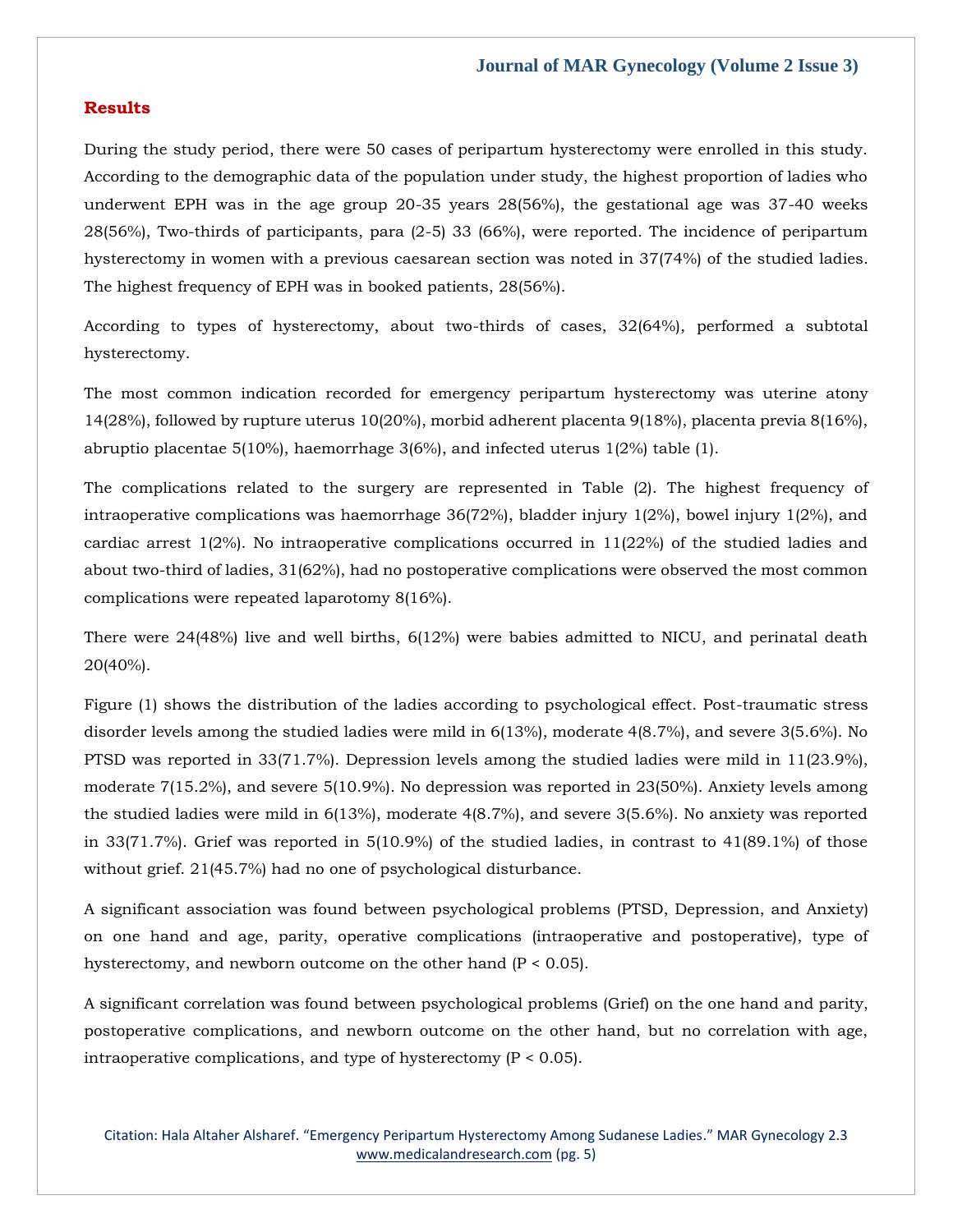# **Table (1) Distribution of the ladies according to indications for peripartum hysterectomy**

| <b>Indications</b>       | Frequency    | Percentage |
|--------------------------|--------------|------------|
| Atony                    | 14           | 28%        |
| Rupture uterus           | 10           | 20%        |
| Morbid adherent placenta | $\mathbf Q$  | 18%        |
| Placenta previa          | 8            | 16%        |
| Abruptio placentae       | 5            | 10%        |
| Haemorrhage              | 3            | 6%         |
| Infected uterus          | $\mathbf{1}$ | 2%         |

# **Table (2) Distribution of the ladies according to operative complications**

| <b>Intraoperative complications</b> | frequency      | Percentage |
|-------------------------------------|----------------|------------|
| Haemorrhage                         | 36             | 72.0       |
| <b>DIC</b>                          | $\overline{2}$ | 4.0        |
| Bladder injury                      | $\mathbf{1}$   | 2.0        |
| Bowel injury                        | $\mathbf{1}$   | 2.0        |
| Cardiac arrest                      | $\mathbf{1}$   | 2.0        |
| None                                | 9              | 18.0       |
| Total                               | 50             | 100.0      |
| Postoperative complications         | frequency      | Percent    |
| None                                | 33             | 66.0       |
| Repeated laparotomy                 | 8              | 16.0       |
| Required mechanical ventilator      | 3              | 6.0        |
| Paralytic ileus                     | $\overline{2}$ | 4.0        |
| Wound infection                     | $\overline{2}$ | 4.0        |

Citation: Hala Altaher Alsharef. "Emergency Peripartum Hysterectomy Among Sudanese Ladies." MAR Gynecology 2.3 [www.medicalandresearch.com](http://www.medicalandresearch.com/) (pg. 6)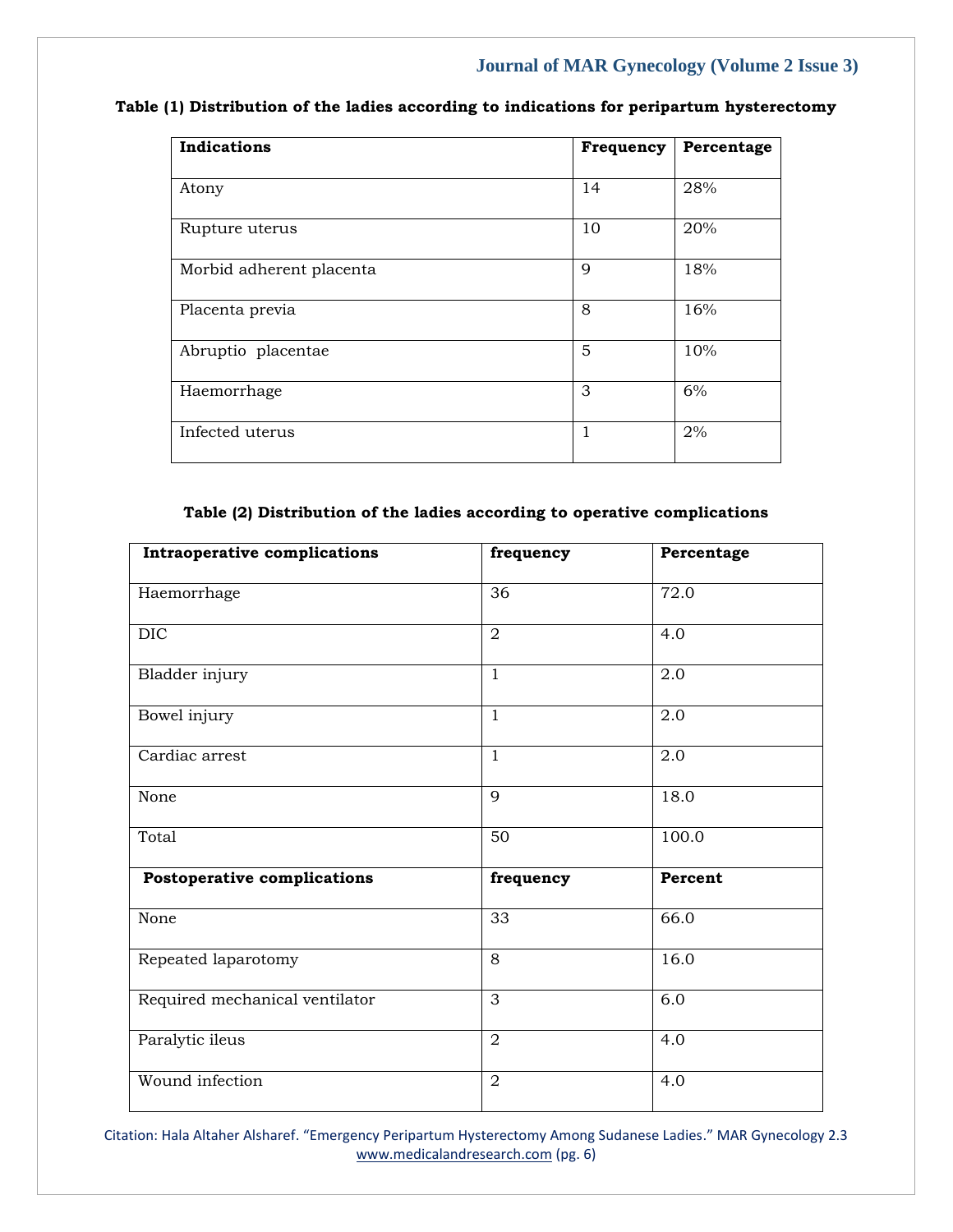| Fever               |    | 2.0   |
|---------------------|----|-------|
| Acute Renal Failure |    | 2.0   |
| Total               | 50 | 100.0 |

# **Figures (1) Distribution of the ladies according to psychological impacts after peripartum hysterectomy**



# **Discussion**

This study enrolled fifty Sudanese women who underwent peripartum hysterectomy to assess the surgical procedure's indications, complications, fetomaternal outcome, and psychological effects. The findings of the current study showed that the majority of the ladies 28 (56%) were between the ages of 20 and 35 years. Based on the obstetric profile, Para 2-5 were 33(66%) ladies. Subtotal hysterectomy was done for 32(64%) of the ladies, in congruence with previous studies conducted in Nigeria and Egypt. (4,11), According to our investigations, previous cesarean sections were documented in three quarters

Citation: Hala Altaher Alsharef. "Emergency Peripartum Hysterectomy Among Sudanese Ladies." MAR Gynecology 2.3 [www.medicalandresearch.com](http://www.medicalandresearch.com/) (pg. 7)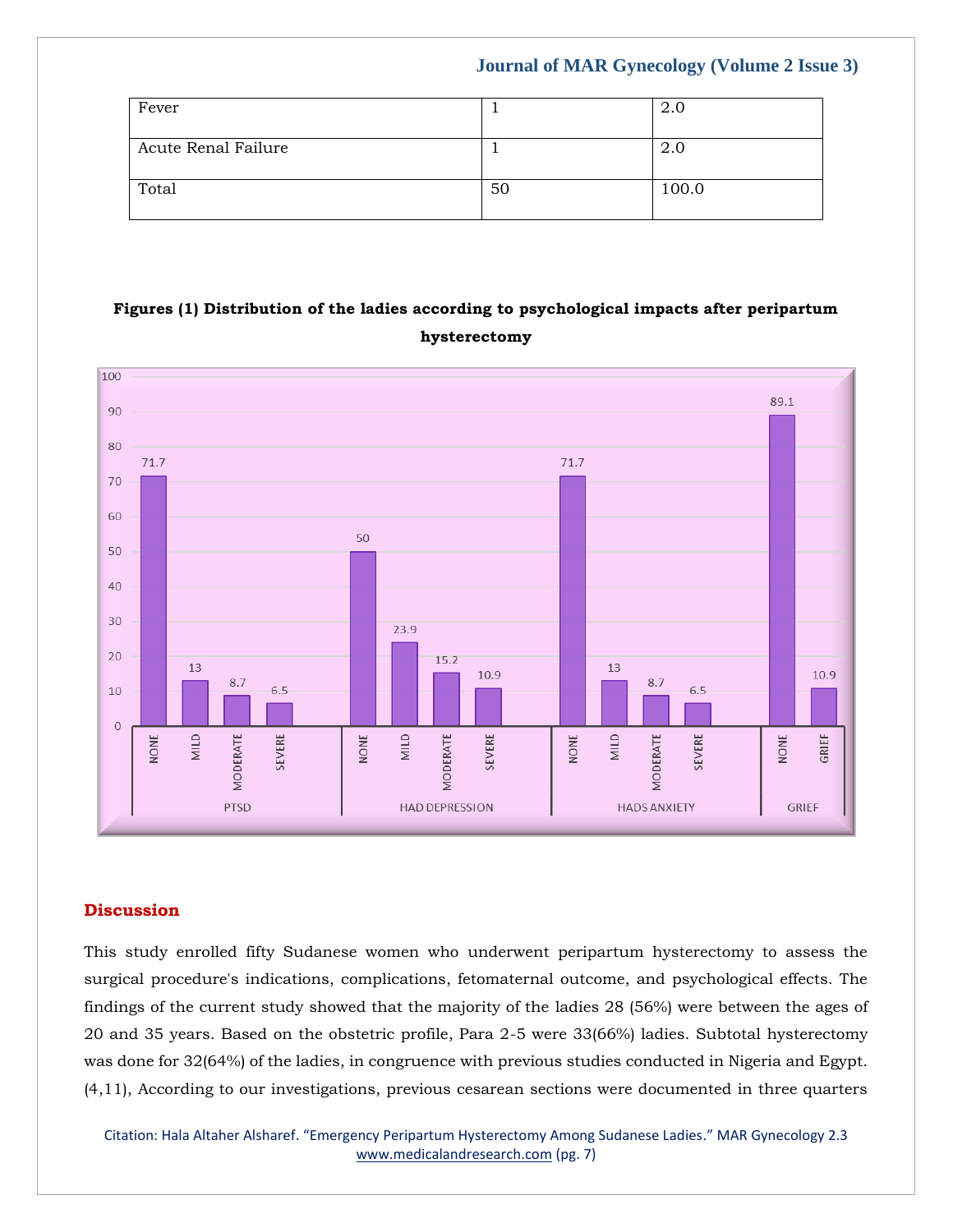(74%) of the cases. A similar finding was made by others in Cameroon and Egypt. (1,11) as opposed to Nigeria and Tanzania. (4,7) Several studies have suggested an association between peripartum hysterectomy and previous caesarean delivery. (10,14)

The most common indication for hysterectomy in our study population was uterine atony 14(28%), followed by rupture uterus 10(20%), morbid adherent placenta 9(18%), placenta previa 8(16%), abruptio placentae 5(10%), haemorrhage 3(6%), and infected uterus 1(2%), as compared to South Africa which noted uterine atony 34% and abnormal placentation 28%. (10) A study in Egypt reported the main indications for EPH were abnormal placentation followed by uterine atony then uterine rupture and previa without accrete. (11) In contrary to Nigeria and Tanzania, the ruptured uterus is the foremost cause of EPH. (4,7) Between the several studies, there was a considerable variation in indications of EPH. There is no clear explanation for this discrepancy.

We found that 36(72%) of the patients had an intraoperative haemorrhage, DIC 2(4%), 1(2%) for bladder injury and bowel injury as well as cardiac arrest. These results were higher than reports in Cameroon, Egypt, and South Africa. (1,11,13) Maternal mortality was 4(8%) which is slightly lower than in Nigeria and Tanzania. (4,12,7) A possible explanation for this finding, regional variations in obstetric practices and well resource settings availability.

The postoperative complications among the studied populations were repeated laparotomy 8(16%), need for mechanical ventilation in  $3(6%)$  cases, paralytic ileus in  $2(4%)$ , wound infection in  $2(4%)$ , fever in 1(2%), and acute renal failure in 1(2%). Which is lower than studies conducted in Nigeria and Egypt. (4,11)

In the current study 20(40%) perinatal death was reported and this higher to the study in Egypt. (11) In contrast to Nigeria which showed a higher rate of perinatal death (64.3%), Perhaps the high rate of perinatal death in Nigeria was linked to rupture uterus as the leading cause of EPH. (12)

Among screened ladies, we found that post-traumatic stress disorder was reported in 13 (28.26%) of them. 6(13%) were mild, 4(8.7%) were moderate, and 3(5.6%) were severe. According to Cara Z et al., (2011) and (2016), (PTSD) was detected in (24.3%) which was similar to our study. (15,16) In a study conducted at Lariboisière Hospital, 64% of hysterectomized patients suffered from post-traumatic stress disorder, which was higher than our study. (17)

Based on our statistical analysis, depression was noted in 23(50%) of the cases, mild in 11(23.9%), moderate 7(15.2%), and severe 5(10. 9%).when compared to the Turkish study, depression was encountered in (58.3%). (8) Our study found that anxiety level was 13(28.26%) of ladies, mild in 6(13%), moderate in 4(8.7%), and severe in 3(5.6%).

The results of our study show that grief is prevalent in 5(10.9%) of the studied ladies. This agrees with the result of an old study, that found grief accompanied by loss of childbearing capacity (10.4%), no

Citation: Hala Altaher Alsharef. "Emergency Peripartum Hysterectomy Among Sudanese Ladies." MAR Gynecology 2.3 [www.medicalandresearch.com](http://www.medicalandresearch.com/) (pg. 8)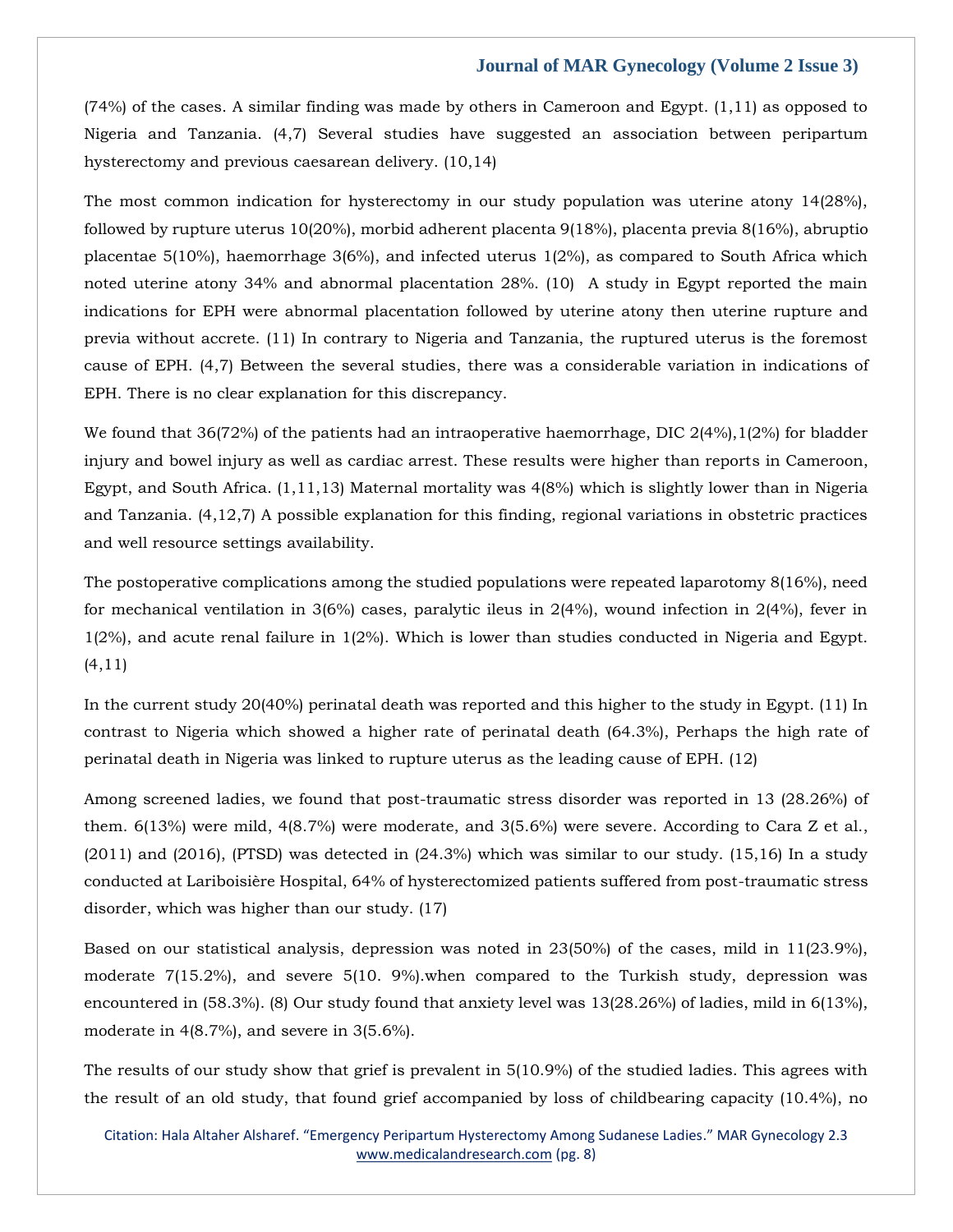longer feels like a woman without a uterus (9.6%), and no longer has menstrual periods (7.2%). Many of the participants (41.6%) were observed to having one to two psychological effects. (18)

The present study revealed a significant relationship between psychological problems (PTSD, Depression, and Anxiety) on one hand and age and parity on the other hand  $(P < 0.05)$ . This finding corresponds with the research undertaken on psychological effects following gynaecological hysterectomy, which found a correlation between psychological impact and sociodemographic characteristics. (19)

A significant association was found between psychological problems (PTSD, Depression, and Anxiety) on one hand and operative complications (intra and postoperative), type of hysterectomy, and newborn outcome on the opposite hand  $(P < 0.05)$ .

There is a lack of pre-existing literature on mental health in Africa, despite the high prevalence of peripartum hysterectomy in low and middle-income countries necessitated further research.

### **Limitations:**

There are several limitations to this study, as its small sample size, inability for an adherent of ladies to be followed up, and repetition of psychological screening tests at 1, 3, 6, and 12 months. In particular, PTSD requires persistent symptoms after a trauma lasting longer than one month.

The data mainly concerning reproductive health and psychological effects of peripartum hysterectomy and are inconsistent to some extent with what is generally believed and written in the classic books.

# **Conclusion**

Indications for hysterectomy were uterine atony, followed by rupture uterus, morbid adherent placenta, placenta previa, abruptio placentae, haemorrhage, and infected uterus.

Haemorrhage, DIC, bladder injury, bowel injury, and cardiac arrest were the reported intraoperative complications.

The reported postoperative complications among the studied ladies were repeated laparotomy, need for mechanical ventilation, paralytic ileus, wound infection, fever, and acute renal failure, Four ladies died.

Alive and well babies were more than dead babies, some babies were admitted to NICU.

Study participants experienced psychological problems such as (PTSD, anxiety, grief, and depression) following peripartum hysterectomy.

Citation: Hala Altaher Alsharef. "Emergency Peripartum Hysterectomy Among Sudanese Ladies." MAR Gynecology 2.3 [www.medicalandresearch.com](http://www.medicalandresearch.com/) (pg. 9)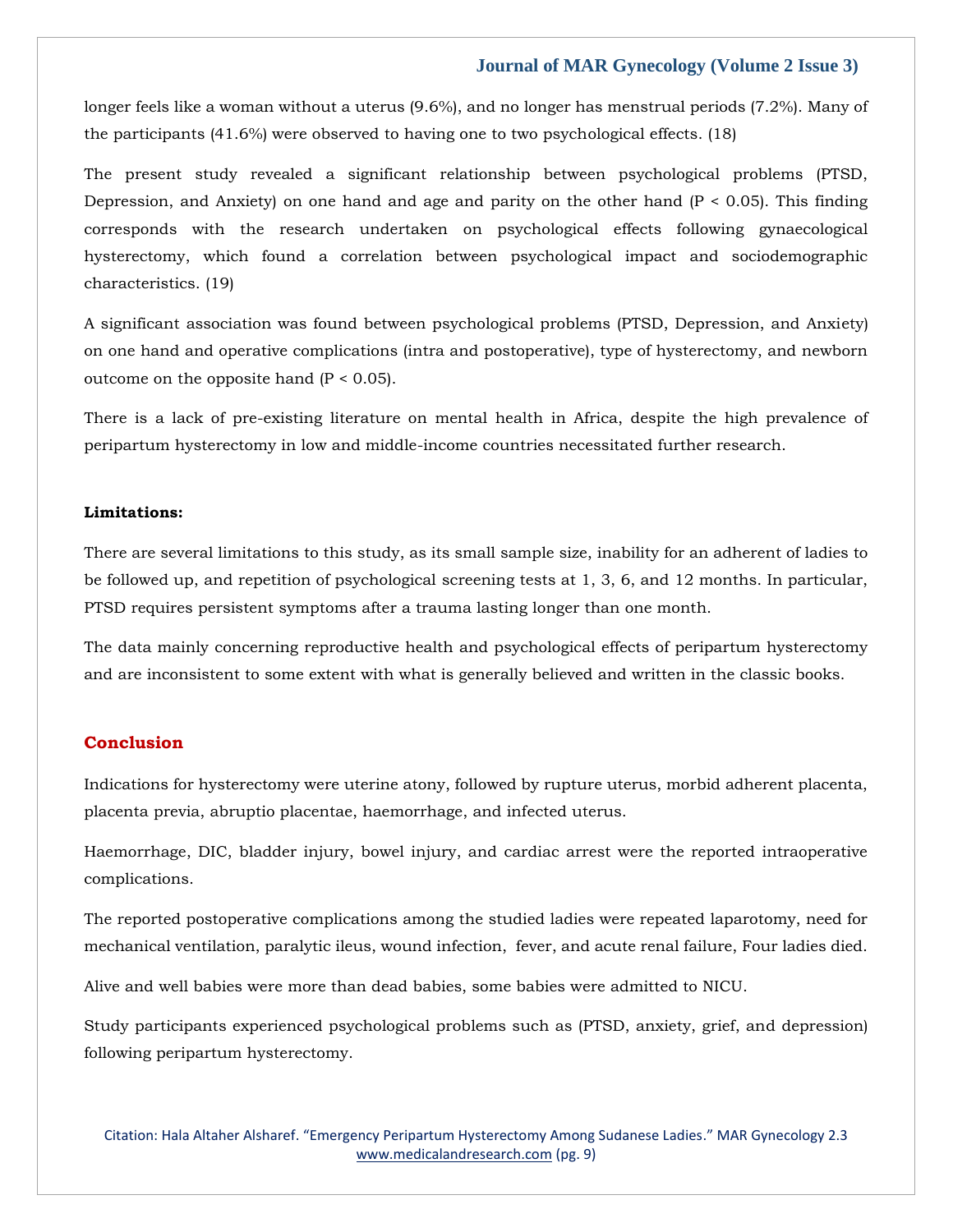A significant association was found between psychological problems (Grief) on one hand and parity, postoperative complications, and newborn outcome on the other hand, but no significant correlation with age, intraoperative complications, and type of hysterectomy.

A significant association was found between psychological problems (PTSD, Depression, and Anxiety) on one hand and age, parity, operative complications (intraoperative and postoperative), type of hysterectomy, and newborn outcome on the other hand.

### **Recommendations**

Women who underwent hysterectomy should undergo examination by a psychiatrist and receive the appropriate psychiatric treatment and support.

A thorough psychological examination after hysterectomy should be done during the whole period of admission.

A provision of a support network for women which should include the women's partner for the coping process is required to decrease the persistence of anxiety and depression.

Providing mental health training courses to all medical health workers, particularly nurses, to improve mental health among women undergoing hysterectomy.

Sex counselling should be a routine part of the care for a hysterectomy patient, which will impact on sexual concerns.

### **Acknowledgment**

First and foremost, praises and thanks to God the Almighty, for His showers of blessings throughout our research work to complete the research successfully.

Lastly, our families deserve special thanks.

### **Competing Interests**

No competing interests of all authors.

### **Funding**

None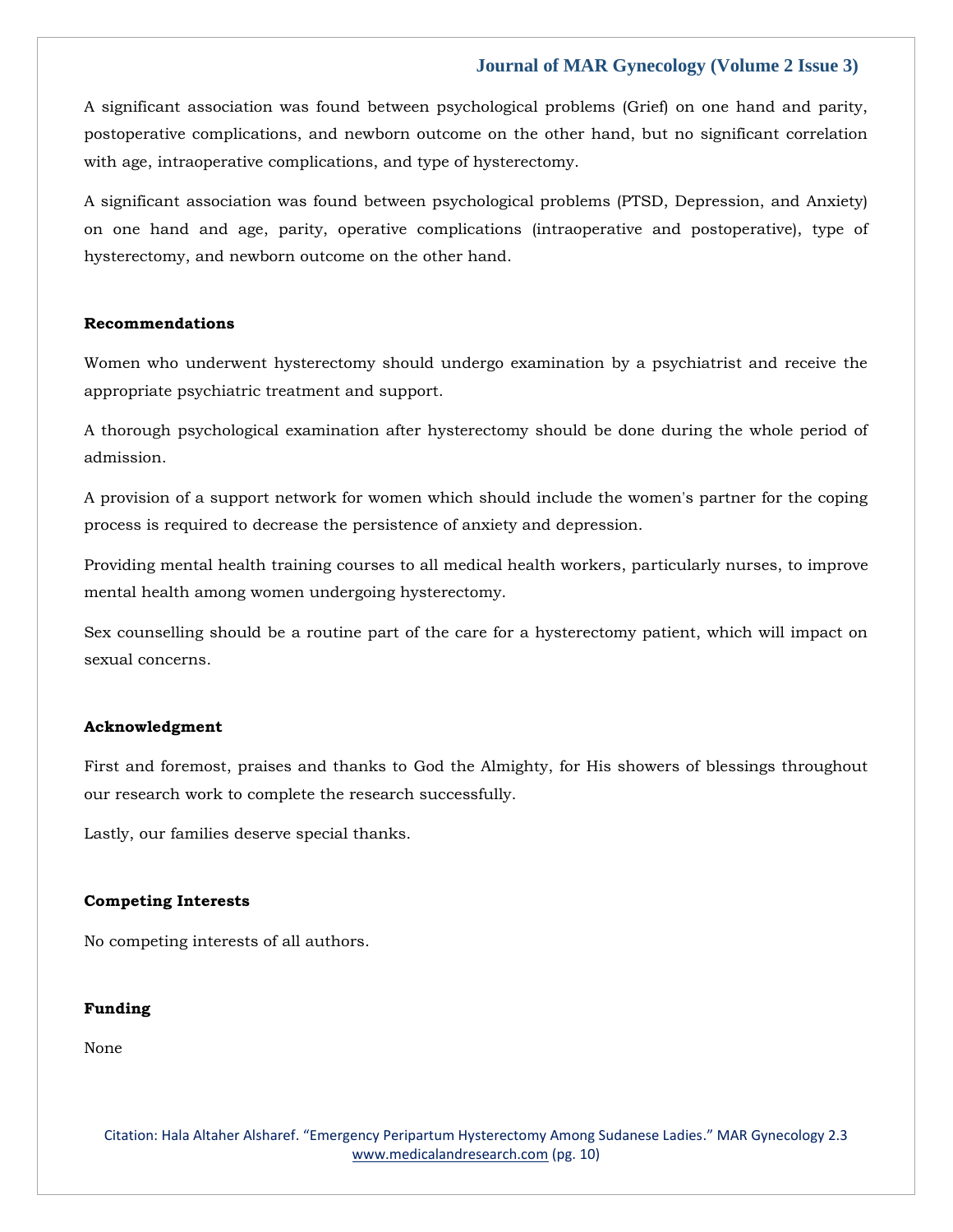### **References**

(1) [Mbakwa MR, Tendongfor N, Ngunyi YL, Ngek ES, Alemkia F, Egbe TO. Indications and outcomes of](https://www.google.com/search?q=Indications+and+outcomes+of+emergency+obstetric+hysterectomy%3B+a+5-year+review+at+the+Bafoussam+Regional+Hospital%2C+Cameroon&oq=Indications+and+outcomes+of+emergency+obstetric+hysterectomy%3B+a+5-year+review+at+the+Bafoussam+Regional+Hospital%2C+Cameroon&aqs=chrome..69i57.401j0j7&sourceid=chrome&ie=UTF-8)  [emergency obstetric hysterectomy; a 5-year review at the Bafoussam Regional Hospital, Cameroon. BMC](https://www.google.com/search?q=Indications+and+outcomes+of+emergency+obstetric+hysterectomy%3B+a+5-year+review+at+the+Bafoussam+Regional+Hospital%2C+Cameroon&oq=Indications+and+outcomes+of+emergency+obstetric+hysterectomy%3B+a+5-year+review+at+the+Bafoussam+Regional+Hospital%2C+Cameroon&aqs=chrome..69i57.401j0j7&sourceid=chrome&ie=UTF-8)  Pregnancy and Childbirth. 2021 Dec; 21(1): 1-7.

(2[\)Kazi S. Emergency peripartum hysterectomy: A great obstetric challenge. Pakistan journal of medical](https://www.google.com/search?q=Emergency+peripartum+hysterectomy%3A+A+great+obstetric+challenge&sxsrf=AOaemvIPyRietDwgtfQtB_7HVHvW7WVMfA%3A1641445397140&ei=FXjWYfnzB-qY4-EPmseEsAw&ved=0ahUKEwi50sHOrJz1AhVqzDgGHZojAcYQ4dUDCA4&uact=5&oq=Emergency+peripartum+hysterectomy%3A+A+great+obstetric+challenge&gs_lcp=Cgdnd3Mtd2l6EAM6BwgjEOoCECdKBAhBGABKBAhGGABQ-QdY-QdgoApoAXAAeACAAcMBiAHDAZIBAzAuMZgBAKABAaABArABCsABAQ&sclient=gws-wiz)  [sciences. 2018 Nov;34\(6\):1567.](https://www.google.com/search?q=Emergency+peripartum+hysterectomy%3A+A+great+obstetric+challenge&sxsrf=AOaemvIPyRietDwgtfQtB_7HVHvW7WVMfA%3A1641445397140&ei=FXjWYfnzB-qY4-EPmseEsAw&ved=0ahUKEwi50sHOrJz1AhVqzDgGHZojAcYQ4dUDCA4&uact=5&oq=Emergency+peripartum+hysterectomy%3A+A+great+obstetric+challenge&gs_lcp=Cgdnd3Mtd2l6EAM6BwgjEOoCECdKBAhBGABKBAhGGABQ-QdY-QdgoApoAXAAeACAAcMBiAHDAZIBAzAuMZgBAKABAaABArABCsABAQ&sclient=gws-wiz)

(3) [Pathiraja PD, Jayawardane A. Evaluation of Peripartum Hysterectomy in a Tertiary Care Unit and Its](https://www.google.com/search?q=Evaluation+of+Peripartum+Hysterectomy+in+a+Tertiary+Care+Unit+and+Its+Effect+on+Patients%E2%80%99+Long-Term+Physical+and+Mental+Wellbeing%3A+Quest+Is+Not+Over+When+You+Save+the+Life&sxsrf=AOaemvKDflw-ArzDnpSGDP7Qr2UYg2FALg%3A1641445422599&ei=LnjWYa6AJJ6P4-EPkMa4qAs&ved=0ahUKEwiuz9ParJz1AhWexzgGHRAjDrUQ4dUDCA4&uact=5&oq=Evaluation+of+Peripartum+Hysterectomy+in+a+Tertiary+Care+Unit+and+Its+Effect+on+Patients%E2%80%99+Long-Term+Physical+and+Mental+Wellbeing%3A+Quest+Is+Not+Over+When+You+Save+the+Life&gs_lcp=Cgdnd3Mtd2l6EAMyBwgjEOoCECcyBwgjEOoCECcyBwgjEOoCECcyBwgjEOoCECcyBwgjEOoCECcyBwgjEOoCECcyBwgjEOoCECcyBwgjEOoCECcyBwgjEOoCECcyBwgjEOoCECdKBAhBGABKBAhGGABQ9AVY9AVg5ghoAXAAeACAAQCIAQCSAQCYAQCgAQGgAQKwAQrAAQE&sclient=gws-wiz)  Effect on Patients' Long[-Term Physical and Mental Wellbeing: Quest Is Not Over When You Save the Life.](https://www.google.com/search?q=Evaluation+of+Peripartum+Hysterectomy+in+a+Tertiary+Care+Unit+and+Its+Effect+on+Patients%E2%80%99+Long-Term+Physical+and+Mental+Wellbeing%3A+Quest+Is+Not+Over+When+You+Save+the+Life&sxsrf=AOaemvKDflw-ArzDnpSGDP7Qr2UYg2FALg%3A1641445422599&ei=LnjWYa6AJJ6P4-EPkMa4qAs&ved=0ahUKEwiuz9ParJz1AhWexzgGHRAjDrUQ4dUDCA4&uact=5&oq=Evaluation+of+Peripartum+Hysterectomy+in+a+Tertiary+Care+Unit+and+Its+Effect+on+Patients%E2%80%99+Long-Term+Physical+and+Mental+Wellbeing%3A+Quest+Is+Not+Over+When+You+Save+the+Life&gs_lcp=Cgdnd3Mtd2l6EAMyBwgjEOoCECcyBwgjEOoCECcyBwgjEOoCECcyBwgjEOoCECcyBwgjEOoCECcyBwgjEOoCECcyBwgjEOoCECcyBwgjEOoCECcyBwgjEOoCECcyBwgjEOoCECdKBAhBGABKBAhGGABQ9AVY9AVg5ghoAXAAeACAAQCIAQCSAQCYAQCgAQGgAQKwAQrAAQE&sclient=gws-wiz)  [Obstetrics and Gynecology International. 2021 Feb 17;2021.](https://www.google.com/search?q=Evaluation+of+Peripartum+Hysterectomy+in+a+Tertiary+Care+Unit+and+Its+Effect+on+Patients%E2%80%99+Long-Term+Physical+and+Mental+Wellbeing%3A+Quest+Is+Not+Over+When+You+Save+the+Life&sxsrf=AOaemvKDflw-ArzDnpSGDP7Qr2UYg2FALg%3A1641445422599&ei=LnjWYa6AJJ6P4-EPkMa4qAs&ved=0ahUKEwiuz9ParJz1AhWexzgGHRAjDrUQ4dUDCA4&uact=5&oq=Evaluation+of+Peripartum+Hysterectomy+in+a+Tertiary+Care+Unit+and+Its+Effect+on+Patients%E2%80%99+Long-Term+Physical+and+Mental+Wellbeing%3A+Quest+Is+Not+Over+When+You+Save+the+Life&gs_lcp=Cgdnd3Mtd2l6EAMyBwgjEOoCECcyBwgjEOoCECcyBwgjEOoCECcyBwgjEOoCECcyBwgjEOoCECcyBwgjEOoCECcyBwgjEOoCECcyBwgjEOoCECcyBwgjEOoCECcyBwgjEOoCECdKBAhBGABKBAhGGABQ9AVY9AVg5ghoAXAAeACAAQCIAQCSAQCYAQCgAQGgAQKwAQrAAQE&sclient=gws-wiz)

(4) [Akintayo AA, Olagbuji BN, Aderoba AK, Akadiri O, Olofinbiyi BA, Bakare B. Emergency peripartum](https://www.google.com/search?q=Emergency+peripartum+hysterectomy%3A+a+multicenter+study+of+incidence%2C+indications%2C+and+outcomes+in+southwestern+Nigeria&sxsrf=AOaemvJmMnNG1RFe2UYXOkj0AHK0YmJlNg%3A1641445442116&ei=QnjWYYLQBuaJ4-EP1KuwgAE&ved=0ahUKEwiC-frjrJz1AhXmxDgGHdQVDBAQ4dUDCA4&uact=5&oq=Emergency+peripartum+hysterectomy%3A+a+multicenter+study+of+incidence%2C+indications%2C+and+outcomes+in+southwestern+Nigeria&gs_lcp=Cgdnd3Mtd2l6EAMyBwgjEOoCECcyBwgjEOoCECcyBwgjEOoCECcyBwgjEOoCECcyBwgjEOoCECcyBwgjEOoCECcyBwgjEOoCECcyBwgjEOoCECcyBwgjEOoCECcyBwgjEOoCECdKBAhBGABKBAhGGABQtgVYtgVg6QdoAXAAeACAAQCIAQCSAQCYAQCgAQGgAQKwAQrAAQE&sclient=gws-wiz)  [hysterectomy: a multicenter study of incidence, indications, and outcomes in southwestern Nigeria.](https://www.google.com/search?q=Emergency+peripartum+hysterectomy%3A+a+multicenter+study+of+incidence%2C+indications%2C+and+outcomes+in+southwestern+Nigeria&sxsrf=AOaemvJmMnNG1RFe2UYXOkj0AHK0YmJlNg%3A1641445442116&ei=QnjWYYLQBuaJ4-EP1KuwgAE&ved=0ahUKEwiC-frjrJz1AhXmxDgGHdQVDBAQ4dUDCA4&uact=5&oq=Emergency+peripartum+hysterectomy%3A+a+multicenter+study+of+incidence%2C+indications%2C+and+outcomes+in+southwestern+Nigeria&gs_lcp=Cgdnd3Mtd2l6EAMyBwgjEOoCECcyBwgjEOoCECcyBwgjEOoCECcyBwgjEOoCECcyBwgjEOoCECcyBwgjEOoCECcyBwgjEOoCECcyBwgjEOoCECcyBwgjEOoCECcyBwgjEOoCECdKBAhBGABKBAhGGABQtgVYtgVg6QdoAXAAeACAAQCIAQCSAQCYAQCgAQGgAQKwAQrAAQE&sclient=gws-wiz)  [Maternal and child health journal. 2016 Jun;20\(6\):1230-6.](https://www.google.com/search?q=Emergency+peripartum+hysterectomy%3A+a+multicenter+study+of+incidence%2C+indications%2C+and+outcomes+in+southwestern+Nigeria&sxsrf=AOaemvJmMnNG1RFe2UYXOkj0AHK0YmJlNg%3A1641445442116&ei=QnjWYYLQBuaJ4-EP1KuwgAE&ved=0ahUKEwiC-frjrJz1AhXmxDgGHdQVDBAQ4dUDCA4&uact=5&oq=Emergency+peripartum+hysterectomy%3A+a+multicenter+study+of+incidence%2C+indications%2C+and+outcomes+in+southwestern+Nigeria&gs_lcp=Cgdnd3Mtd2l6EAMyBwgjEOoCECcyBwgjEOoCECcyBwgjEOoCECcyBwgjEOoCECcyBwgjEOoCECcyBwgjEOoCECcyBwgjEOoCECcyBwgjEOoCECcyBwgjEOoCECcyBwgjEOoCECdKBAhBGABKBAhGGABQtgVYtgVg6QdoAXAAeACAAQCIAQCSAQCYAQCgAQGgAQKwAQrAAQE&sclient=gws-wiz)

(5[\) Omole-Ohonsi A, Olayinka HT. Emergency peripartum hysterectomy in a developing country. Journal](https://www.google.com/search?q=Emergency+peripartum+hysterectomy+in+a+developing+country.+Journal+of+Obstetrics+and+Gynaecology%2C+Canada&sxsrf=AOaemvLvJxa7Vk5emMrbMotl1tRj1VYPgg%3A1641445461223&ei=VXjWYf-CDbD0juMPo_62iA0&ved=0ahUKEwi_gYntrJz1AhUwumMGHSO_DdEQ4dUDCA4&uact=5&oq=Emergency+peripartum+hysterectomy+in+a+developing+country.+Journal+of+Obstetrics+and+Gynaecology%2C+Canada&gs_lcp=Cgdnd3Mtd2l6EAMyBwgjEOoCECcyBwgjEOoCECcyBwgjEOoCECcyBwgjEOoCECcyBwgjEOoCECcyBwgjEOoCECcyBwgjEOoCECcyBwgjEOoCECcyBwgjEOoCECcyBwgjEOoCECdKBAhBGABKBAhGGABQmQVYmQVgowdoAXAAeACAAQCIAQCSAQCYAQCgAQGgAQKwAQrAAQE&sclient=gws-wiz)  [of Obstetrics and Gynaecology, Canada. 2012 Oct 1;34\(10\):954-60.](https://www.google.com/search?q=Emergency+peripartum+hysterectomy+in+a+developing+country.+Journal+of+Obstetrics+and+Gynaecology%2C+Canada&sxsrf=AOaemvLvJxa7Vk5emMrbMotl1tRj1VYPgg%3A1641445461223&ei=VXjWYf-CDbD0juMPo_62iA0&ved=0ahUKEwi_gYntrJz1AhUwumMGHSO_DdEQ4dUDCA4&uact=5&oq=Emergency+peripartum+hysterectomy+in+a+developing+country.+Journal+of+Obstetrics+and+Gynaecology%2C+Canada&gs_lcp=Cgdnd3Mtd2l6EAMyBwgjEOoCECcyBwgjEOoCECcyBwgjEOoCECcyBwgjEOoCECcyBwgjEOoCECcyBwgjEOoCECcyBwgjEOoCECcyBwgjEOoCECcyBwgjEOoCECcyBwgjEOoCECdKBAhBGABKBAhGGABQmQVYmQVgowdoAXAAeACAAQCIAQCSAQCYAQCgAQGgAQKwAQrAAQE&sclient=gws-wiz)

(6) [Sahin S, Guzin K. eroglu M, Kayabasoglu F, Yasartekin MS \(2013\) emergency peripartum](https://www.google.com/search?q=emergency+peripartum+hysterectomy%3A+our+12-year+experience&sxsrf=AOaemvJoNfXiy9lZhQmOgwBjLJM_-VhYQA%3A1641445477347&ei=ZXjWYYDZFMCW4-EP-ZqByA0&ved=0ahUKEwjAn-H0rJz1AhVAyzgGHXlNANkQ4dUDCA4&uact=5&oq=emergency+peripartum+hysterectomy%3A+our+12-year+experience&gs_lcp=Cgdnd3Mtd2l6EAM6BwgjEOoCECdKBAhBGABKBAhGGABQ6QVY6QVgnQhoAXAAeACAAZoCiAGaApIBAzItMZgBAKABAaABArABCsABAQ&sclient=gws-wiz)  [hysterectomy: our 12-year experience. Arch Gynecol Obstet. doi.;10.](https://www.google.com/search?q=emergency+peripartum+hysterectomy%3A+our+12-year+experience&sxsrf=AOaemvJoNfXiy9lZhQmOgwBjLJM_-VhYQA%3A1641445477347&ei=ZXjWYYDZFMCW4-EP-ZqByA0&ved=0ahUKEwjAn-H0rJz1AhVAyzgGHXlNANkQ4dUDCA4&uact=5&oq=emergency+peripartum+hysterectomy%3A+our+12-year+experience&gs_lcp=Cgdnd3Mtd2l6EAM6BwgjEOoCECdKBAhBGABKBAhGGABQ6QVY6QVgnQhoAXAAeACAAZoCiAGaApIBAzItMZgBAKABAaABArABCsABAQ&sclient=gws-wiz)

(7) [Pembe AB, Wangwe PJ, Massawe SN. Emergency peripartum hysterectomies at Muhimbili National](https://www.google.com/search?q=Emergency+peripartum+hysterectomies+at+Muhimbili+National+Hospital%2C+Tanzania%3A+a+review+of+cases+from+2003+to+2007&sxsrf=AOaemvLjy46UGm5jBvnSmVoAV8FWSXHmBQ%3A1641445499878&ei=e3jWYZSFNcOY4-EPj469mAU&ved=0ahUKEwjUrsD_rJz1AhVDzDgGHQ9HD1MQ4dUDCA4&uact=5&oq=Emergency+peripartum+hysterectomies+at+Muhimbili+National+Hospital%2C+Tanzania%3A+a+review+of+cases+from+2003+to+2007&gs_lcp=Cgdnd3Mtd2l6EAMyBwgjEOoCECcyBwgjEOoCECcyBwgjEOoCECcyBwgjEOoCECcyBwgjEOoCECcyBwgjEOoCECcyBwgjEOoCECcyBwgjEOoCECcyBwgjEOoCECcyBwgjEOoCECdKBAhBGABKBAhGGABQmAVYmAVgxQdoAXAAeACAAQCIAQCSAQCYAQCgAQGgAQKwAQrAAQE&sclient=gws-wiz)  [Hospital, Tanzania: a review of cases from 2003 to 2007. Tanzania journal of health research.](https://www.google.com/search?q=Emergency+peripartum+hysterectomies+at+Muhimbili+National+Hospital%2C+Tanzania%3A+a+review+of+cases+from+2003+to+2007&sxsrf=AOaemvLjy46UGm5jBvnSmVoAV8FWSXHmBQ%3A1641445499878&ei=e3jWYZSFNcOY4-EPj469mAU&ved=0ahUKEwjUrsD_rJz1AhVDzDgGHQ9HD1MQ4dUDCA4&uact=5&oq=Emergency+peripartum+hysterectomies+at+Muhimbili+National+Hospital%2C+Tanzania%3A+a+review+of+cases+from+2003+to+2007&gs_lcp=Cgdnd3Mtd2l6EAMyBwgjEOoCECcyBwgjEOoCECcyBwgjEOoCECcyBwgjEOoCECcyBwgjEOoCECcyBwgjEOoCECcyBwgjEOoCECcyBwgjEOoCECcyBwgjEOoCECcyBwgjEOoCECdKBAhBGABKBAhGGABQmAVYmAVgxQdoAXAAeACAAQCIAQCSAQCYAQCgAQGgAQKwAQrAAQE&sclient=gws-wiz) 2012 Jan [1;14\(1\).](https://www.google.com/search?q=Emergency+peripartum+hysterectomies+at+Muhimbili+National+Hospital%2C+Tanzania%3A+a+review+of+cases+from+2003+to+2007&sxsrf=AOaemvLjy46UGm5jBvnSmVoAV8FWSXHmBQ%3A1641445499878&ei=e3jWYZSFNcOY4-EPj469mAU&ved=0ahUKEwjUrsD_rJz1AhVDzDgGHQ9HD1MQ4dUDCA4&uact=5&oq=Emergency+peripartum+hysterectomies+at+Muhimbili+National+Hospital%2C+Tanzania%3A+a+review+of+cases+from+2003+to+2007&gs_lcp=Cgdnd3Mtd2l6EAMyBwgjEOoCECcyBwgjEOoCECcyBwgjEOoCECcyBwgjEOoCECcyBwgjEOoCECcyBwgjEOoCECcyBwgjEOoCECcyBwgjEOoCECcyBwgjEOoCECcyBwgjEOoCECdKBAhBGABKBAhGGABQmAVYmAVgxQdoAXAAeACAAQCIAQCSAQCYAQCgAQGgAQKwAQrAAQE&sclient=gws-wiz)

(8) [Senturk MB, Cakmak Y, Ozalp A. Postpartum depression and associated factors after emergency](https://www.google.com/search?q=Postpartum+depression+and+associated+factors+after+emergency+peripartum+hysterectomy&sxsrf=AOaemvKkhjVT31hOJmojiSkJzReK02A8BA%3A1641445524130&ei=lHjWYZexB9vE4-EPl9SIUA&ved=0ahUKEwiXy4iLrZz1AhVb4jgGHRcqAgoQ4dUDCA4&uact=5&oq=Postpartum+depression+and+associated+factors+after+emergency+peripartum+hysterectomy&gs_lcp=Cgdnd3Mtd2l6EAM6BwgjEOoCECdKBAhBGABKBAhGGABQ7wVY7wVgoQhoAXAAeACAAd8BiAHfAZIBAzItMZgBAKABAaABArABCsABAQ&sclient=gws-wiz)  [peripartum hysterectomy. J Pak Med Assoc. 2017 Jan 1;67\(1\):49-53.](https://www.google.com/search?q=Postpartum+depression+and+associated+factors+after+emergency+peripartum+hysterectomy&sxsrf=AOaemvKkhjVT31hOJmojiSkJzReK02A8BA%3A1641445524130&ei=lHjWYZexB9vE4-EPl9SIUA&ved=0ahUKEwiXy4iLrZz1AhVb4jgGHRcqAgoQ4dUDCA4&uact=5&oq=Postpartum+depression+and+associated+factors+after+emergency+peripartum+hysterectomy&gs_lcp=Cgdnd3Mtd2l6EAM6BwgjEOoCECdKBAhBGABKBAhGGABQ7wVY7wVgoQhoAXAAeACAAd8BiAHfAZIBAzItMZgBAKABAaABArABCsABAQ&sclient=gws-wiz)

(9) WHO, UNICEF, UNFPA, World Bank Group and the United Nations Population Division,(2019), Maternal mortality: Levels and trends 2000 to 2017, Retrieved from https://www.who.int/reproductivehealth/publications/maternal-mortality-2000-2017/en/

(10) [Heitkamp A, Seinstra J, van den Akker T, Vollmer L, Gebhardt S, van Roosmalen J, de Vries JI,](https://www.google.com/search?q=A+district%E2%80%90wide+population%E2%80%90based+descriptive+study+of+emergency+peripartum+hysterectomy+in+a+middle%E2%80%90income+country&sxsrf=AOaemvLFxLaympabvbxFERDIsE1B1EeYRQ%3A1641445539855&ei=o3jWYZ7gM66e4-EPi7-78A4&ved=0ahUKEwjevciSrZz1AhUuzzgGHYvfDu4Q4dUDCA4&uact=5&oq=A+district%E2%80%90wide+population%E2%80%90based+descriptive+study+of+emergency+peripartum+hysterectomy+in+a+middle%E2%80%90income+country&gs_lcp=Cgdnd3Mtd2l6EAMyBwgjEOoCECcyBwgjEOoCECcyBwgjEOoCECcyBwgjEOoCECcyBwgjEOoCECcyBwgjEOoCECcyBwgjEOoCECcyBwgjEOoCECcyBwgjEOoCECcyBwgjEOoCECdKBAhBGABKBAhGGABQpAVYpAVg7QdoAXACeACAAQCIAQCSAQCYAQCgAQGgAQKwAQrAAQE&sclient=gws-wiz)  Theron G. A district-wide population-based descriptive study of emergency peripartum hysterectomy in a middle‐[income country. International Journal of Gynecology & Obstetrics. 2019 Jul;146\(1\):103-9.](https://www.google.com/search?q=A+district%E2%80%90wide+population%E2%80%90based+descriptive+study+of+emergency+peripartum+hysterectomy+in+a+middle%E2%80%90income+country&sxsrf=AOaemvLFxLaympabvbxFERDIsE1B1EeYRQ%3A1641445539855&ei=o3jWYZ7gM66e4-EPi7-78A4&ved=0ahUKEwjevciSrZz1AhUuzzgGHYvfDu4Q4dUDCA4&uact=5&oq=A+district%E2%80%90wide+population%E2%80%90based+descriptive+study+of+emergency+peripartum+hysterectomy+in+a+middle%E2%80%90income+country&gs_lcp=Cgdnd3Mtd2l6EAMyBwgjEOoCECcyBwgjEOoCECcyBwgjEOoCECcyBwgjEOoCECcyBwgjEOoCECcyBwgjEOoCECcyBwgjEOoCECcyBwgjEOoCECcyBwgjEOoCECcyBwgjEOoCECdKBAhBGABKBAhGGABQpAVYpAVg7QdoAXACeACAAQCIAQCSAQCYAQCgAQGgAQKwAQrAAQE&sclient=gws-wiz)

(11) [Allam IS, Gomaa IA, Fathi HM, Sukkar GF. Incidence of emergency peripartum hysterectomy in](https://www.google.com/search?q=Incidence+of+emergency+peripartum+hysterectomy+in+Ain-shams+University+Maternity+Hospital%2C+Egypt%3A+a+retrospective+study&sxsrf=AOaemvJywnkeJOc3WXnaMQt3kU7dZPxU4w%3A1641445573458&ei=xXjWYbewG_r0juMPlbaRsAw&ved=0ahUKEwj3psuirZz1AhV6umMGHRVbBMYQ4dUDCA4&uact=5&oq=Incidence+of+emergency+peripartum+hysterectomy+in+Ain-shams+University+Maternity+Hospital%2C+Egypt%3A+a+retrospective+study&gs_lcp=Cgdnd3Mtd2l6EAMyBwgjEOoCECcyBwgjEOoCECcyBwgjEOoCECcyBwgjEOoCECcyBwgjEOoCECcyBwgjEOoCECcyBwgjEOoCECcyBwgjEOoCECcyBwgjEOoCECcyBwgjEOoCECdKBAhBGABKBAhGGABQ7gVY7gVgpQhoAXAAeACAAQCIAQCSAQCYAQCgAQGgAQKwAQrAAQE&sclient=gws-wiz)  [Ain-shams University Maternity Hospital, Egypt: a retrospective study. Archives of gynecology and](https://www.google.com/search?q=Incidence+of+emergency+peripartum+hysterectomy+in+Ain-shams+University+Maternity+Hospital%2C+Egypt%3A+a+retrospective+study&sxsrf=AOaemvJywnkeJOc3WXnaMQt3kU7dZPxU4w%3A1641445573458&ei=xXjWYbewG_r0juMPlbaRsAw&ved=0ahUKEwj3psuirZz1AhV6umMGHRVbBMYQ4dUDCA4&uact=5&oq=Incidence+of+emergency+peripartum+hysterectomy+in+Ain-shams+University+Maternity+Hospital%2C+Egypt%3A+a+retrospective+study&gs_lcp=Cgdnd3Mtd2l6EAMyBwgjEOoCECcyBwgjEOoCECcyBwgjEOoCECcyBwgjEOoCECcyBwgjEOoCECcyBwgjEOoCECcyBwgjEOoCECcyBwgjEOoCECcyBwgjEOoCECcyBwgjEOoCECdKBAhBGABKBAhGGABQ7gVY7gVgpQhoAXAAeACAAQCIAQCSAQCYAQCgAQGgAQKwAQrAAQE&sclient=gws-wiz)  [obstetrics. 2014 Nov;290\(5\):891-6.](https://www.google.com/search?q=Incidence+of+emergency+peripartum+hysterectomy+in+Ain-shams+University+Maternity+Hospital%2C+Egypt%3A+a+retrospective+study&sxsrf=AOaemvJywnkeJOc3WXnaMQt3kU7dZPxU4w%3A1641445573458&ei=xXjWYbewG_r0juMPlbaRsAw&ved=0ahUKEwj3psuirZz1AhV6umMGHRVbBMYQ4dUDCA4&uact=5&oq=Incidence+of+emergency+peripartum+hysterectomy+in+Ain-shams+University+Maternity+Hospital%2C+Egypt%3A+a+retrospective+study&gs_lcp=Cgdnd3Mtd2l6EAMyBwgjEOoCECcyBwgjEOoCECcyBwgjEOoCECcyBwgjEOoCECcyBwgjEOoCECcyBwgjEOoCECcyBwgjEOoCECcyBwgjEOoCECcyBwgjEOoCECcyBwgjEOoCECdKBAhBGABKBAhGGABQ7gVY7gVgpQhoAXAAeACAAQCIAQCSAQCYAQCgAQGgAQKwAQrAAQE&sclient=gws-wiz)

(12) [Abasiattai AM, Umoiyoho AJ, Utuk NM, Inyang-Etoh EC, Asuquo EP. Emergency peripartum](https://www.google.com/search?q=Emergency+peripartum+hysterectomy+in+a+tertiary+hospital+in+southern+Nigeria&sxsrf=AOaemvIrc6PgOsniz19rp97AjzBxJasQVg%3A1641445591253&ei=13jWYff-DsiX4-EPsoqVyAw&ved=0ahUKEwi3xomrrZz1AhXIyzgGHTJFBckQ4dUDCA4&uact=5&oq=Emergency+peripartum+hysterectomy+in+a+tertiary+hospital+in+southern+Nigeria&gs_lcp=Cgdnd3Mtd2l6EAMyBwgjEOoCECcyBwgjEOoCECcyBwgjEOoCECcyBwgjEOoCECcyBwgjEOoCECcyBwgjEOoCECcyBwgjEOoCECcyBwgjEOoCECcyBwgjEOoCECcyBwgjEOoCECdKBAhBGABKBAhGGABQ1gVY1gVg-AdoAXAAeACAAQCIAQCSAQCYAQCgAQGgAQKwAQrAAQE&sclient=gws-wiz)  [hysterectomy in a tertiary hospital in southern Nigeria. Pan-](https://www.google.com/search?q=Emergency+peripartum+hysterectomy+in+a+tertiary+hospital+in+southern+Nigeria&sxsrf=AOaemvIrc6PgOsniz19rp97AjzBxJasQVg%3A1641445591253&ei=13jWYff-DsiX4-EPsoqVyAw&ved=0ahUKEwi3xomrrZz1AhXIyzgGHTJFBckQ4dUDCA4&uact=5&oq=Emergency+peripartum+hysterectomy+in+a+tertiary+hospital+in+southern+Nigeria&gs_lcp=Cgdnd3Mtd2l6EAMyBwgjEOoCECcyBwgjEOoCECcyBwgjEOoCECcyBwgjEOoCECcyBwgjEOoCECcyBwgjEOoCECcyBwgjEOoCECcyBwgjEOoCECcyBwgjEOoCECcyBwgjEOoCECdKBAhBGABKBAhGGABQ1gVY1gVg-AdoAXAAeACAAQCIAQCSAQCYAQCgAQGgAQKwAQrAAQE&sclient=gws-wiz) African Medical Journal. 2013;15(1).

Citation: Hala Altaher Alsharef. "Emergency Peripartum Hysterectomy Among Sudanese Ladies." MAR Gynecology 2.3 [www.medicalandresearch.com](http://www.medicalandresearch.com/) (pg. 11)